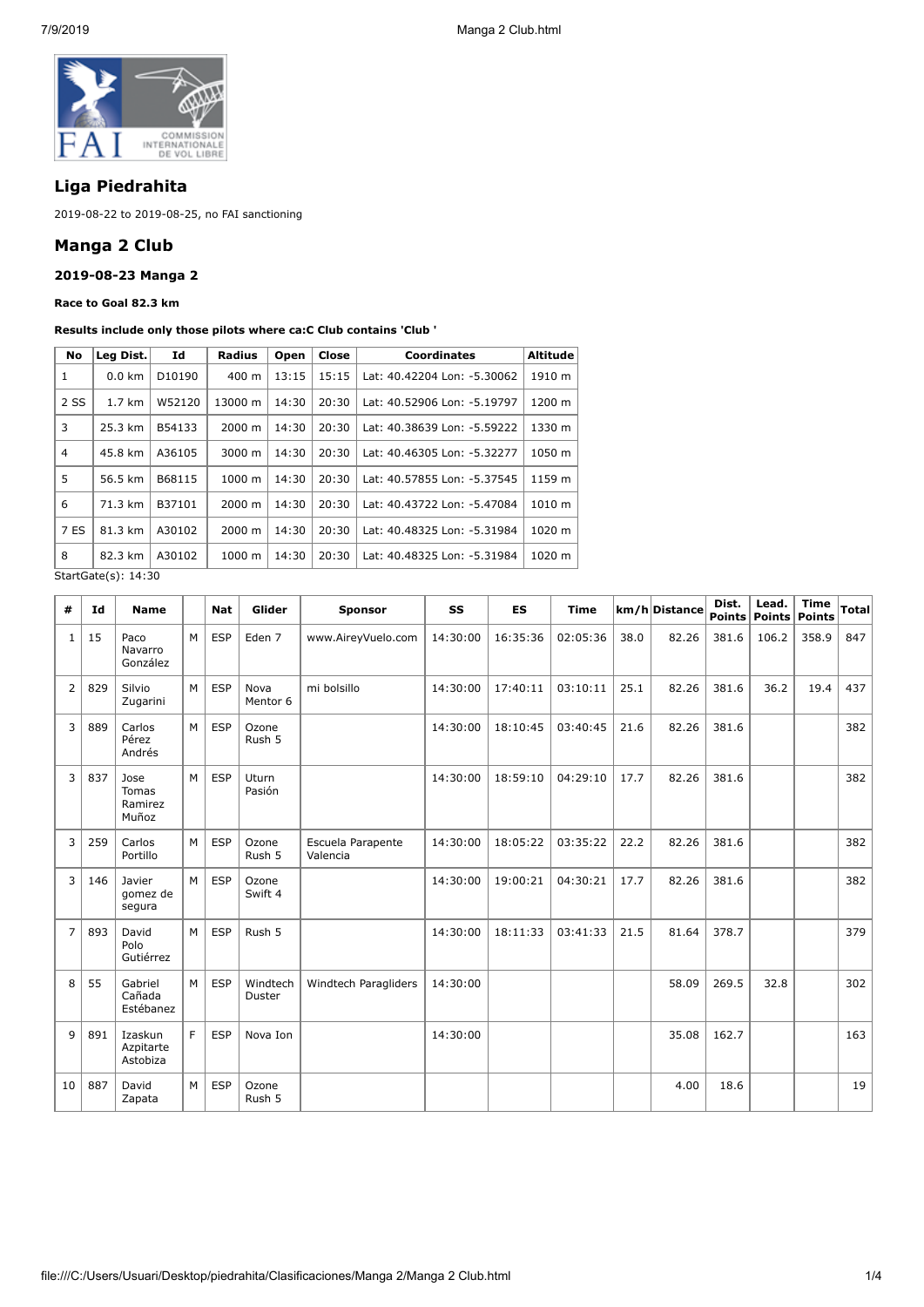### **Pilots absent from task (ABS)**

| Ιd   | Name                      |
|------|---------------------------|
| 165. | Ramon Jose LOPEZ SOTO     |
| 890  | Fernando MORENO MORCILLO  |
| 895  | Albero Martín Reina       |
| 896. | Aitor Juan Martín Mostaza |

#### **Pilots not yet processed (NYP)**

**Id Name**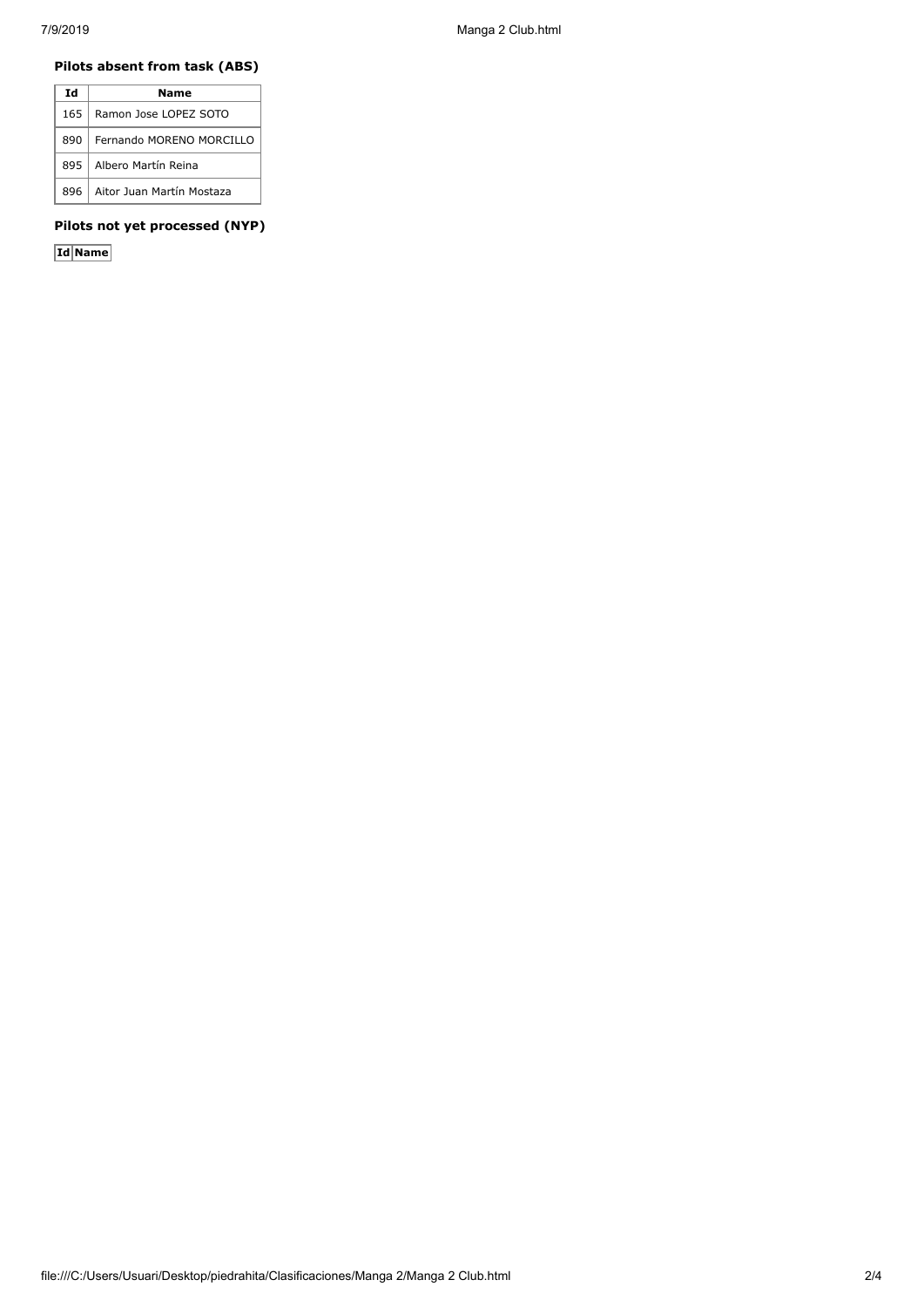#### **Task statistics**

| param                           | value                     |
|---------------------------------|---------------------------|
| ss distance                     | 79.564                    |
| task distance                   | 82.255                    |
| launch_to_ess_distance          | 81.255                    |
| no_of_pilots_present            | 85                        |
| no_of_pilots_flying             | 84                        |
| no_of_pilots_lo                 | 30                        |
| no_of_pilots_reaching_nom_dist  | 77                        |
| no_of_pilots_reaching_es        | 55                        |
| no_of_pilots_reaching_goal      | 54                        |
| sum_flown_distance              | 5818.488                  |
| best_dist                       | 82.255                    |
| best_time                       | 1.87083333333333          |
| worst time                      | 4.50583333333333          |
| no_of_pilots_in_competition     | 90                        |
| no_of_pilots_landed_before_stop | 0                         |
| sum_dist_over_min               | 5486.591                  |
| sum real dist over min          | 5486.591                  |
| sum_flown_distances             | 5818.488                  |
| best_real_dist                  | 82.255                    |
| last_start_time                 | 2019-08-23T14:30:00+02:00 |
| first_start_time                | 2019-08-23T14:30:00+02:00 |
| first_finish_time               | 2019-08-23T16:22:15+02:00 |
| max_time_to_get_time_points     | 3.23861742935629          |
| no_of_pilots_with_time_points   | 41                        |
| goalratio                       | 0.642857142857143         |
| arrival_weight                  | 0                         |
| departure_weight                | <sup>0</sup>              |
| leading_weight                  | 0.108216900510204         |
| time_weight                     | 0.510165388119533         |
| distance_weight                 | 0.381617711370262         |
| smallest_leading_coefficient    | 1.24459538708088          |
| available_points_distance       | 381.617711370262          |
| available_points_time           | 460.165388119533          |
| available_points_departure      | 0                         |
| available_points_leading        | 158.216900510204          |
| available_points_arrival        | 0                         |
| time_validity                   | 1                         |
| launch_validity                 | 1                         |
| distance_validity               | 1                         |
| stop_validity                   | 1                         |
| day_quality                     | 1                         |
| ftv_day_validity                | 1                         |
| time_points_stop_correction     | 0                         |

#### **Scoring formula settings**

**param value**